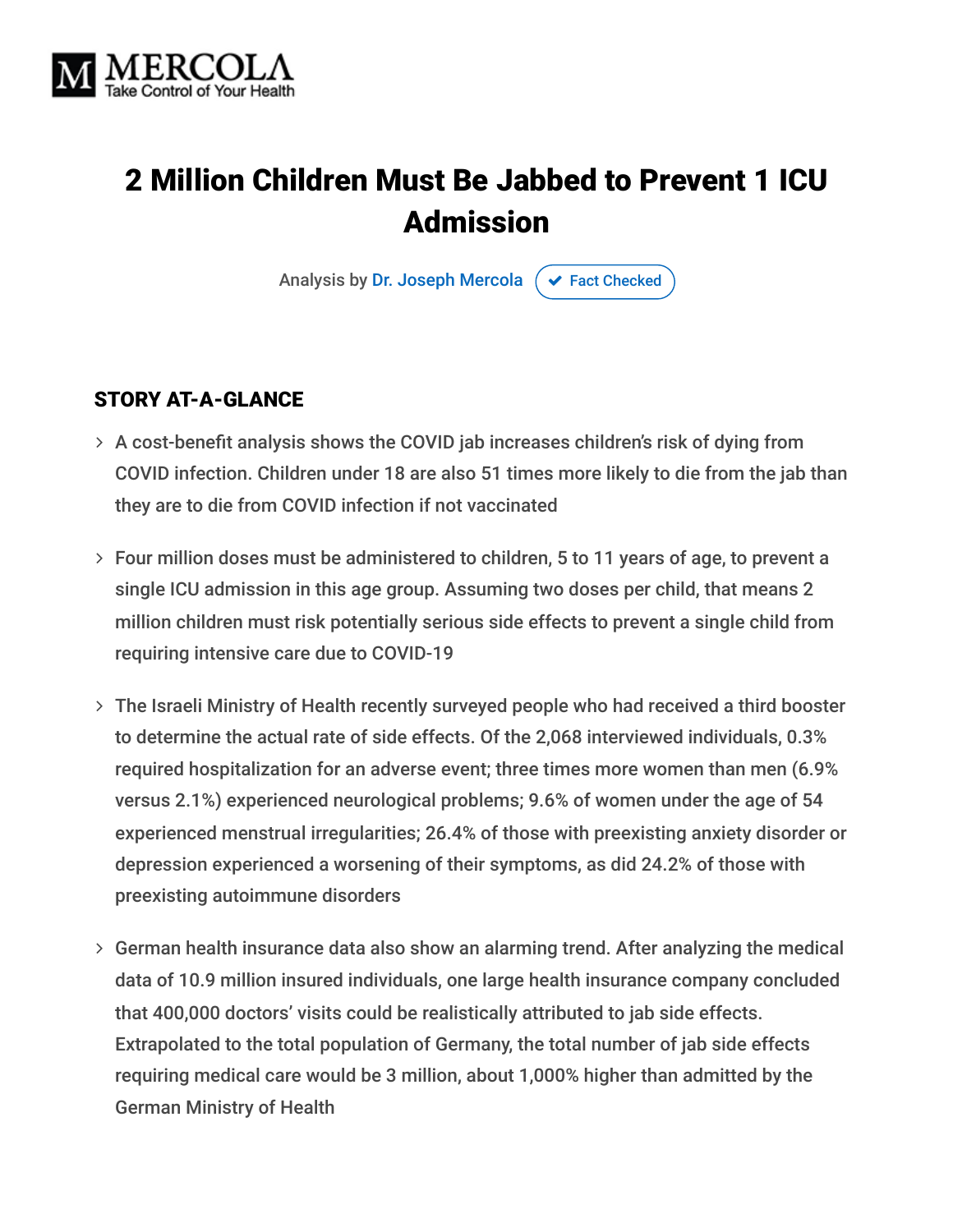Two autopsies of teenage boys who died within days of their COVID jabs revealed the shot caused their deaths

In mid-February 2022, the U.K. started rolling out the COVID jab for children aged 5 to 11. In the U.S., the shot has been recommended for this age group since October 2021. 1

The question raised in a Nick De Bois interview with Jamie Jenkins,<sup>2</sup> former head of health and labor market analysis at the British Office for National Statistics (above), is 'Why bother injecting kids this young?' The risk COVID-19 presents to children is minuscule.

What's more, the British Joint Committee on Vaccination and Immunization (JCVI) estimates that by the end of January 2022, 85% of children aged 5 to 11 already had natural immunity.<sup>3</sup> Add to that the fact that the prevailing variant, Omicron, is far milder than previous strains, causing only mild cold symptoms in most people, including children.

Together, these three facts ought to make it clear that children don't need this jab. A cost-benefit analysis<sup>4</sup> by Stephanie Seneff, Ph.D., and researcher Kathy Dopp, also shows the COVID jab actually increases children's risk of dying from COVID infection. Children under 18 are also 51 times more likely to die from the jab than they are to die from COVID if not vaccinated.

#### Bill Gates Saddened by Widespread Natural Immunity

Bill Gates has even gone on record acknowledging that Omicron is creating widespread immunity. What's so remarkable and revealing about his comment is the way he said it. He actually bemoaned the effectiveness of Omicron, as if it's a horrible thing, saying:<sup>5</sup>

*"SADLY, the virus itself, particularly the variant called Omicron, is a type of vaccine, in that it creates both T cell and B cell immunity, and it's done a better job of getting out to the population than we have with vaccines."*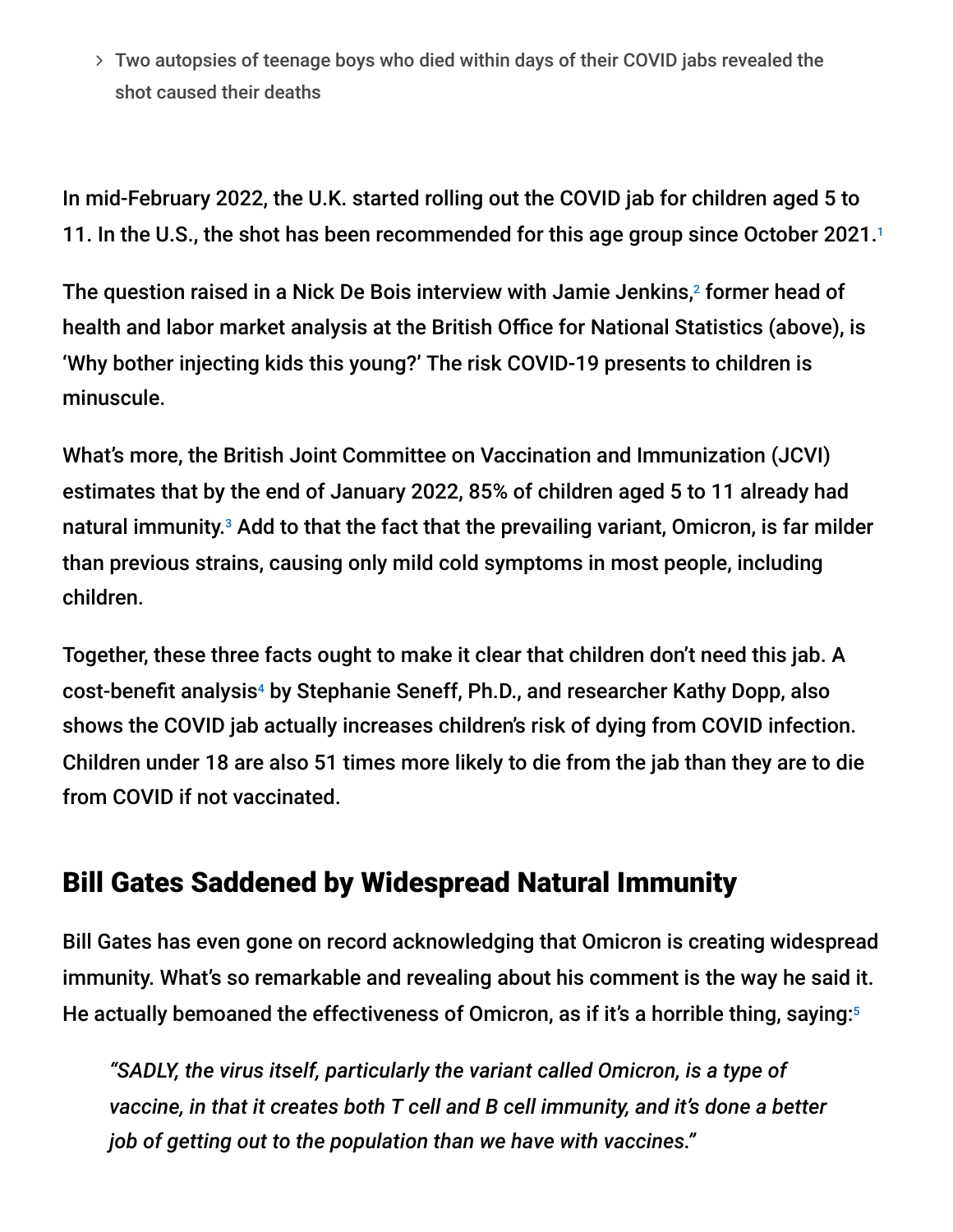### Four Million Doses Required to Prevent a Single ICU Admission

An astounding statistic Jenkins does bring up is that 4 million doses must be administered to children, 5 to 11 years of age, to prevent a single ICU admission in this age group. $\mathrm{7}$  Assuming two doses per child, that means 2 million children must take their chances with serious and potentially lifelong side effects to prevent a single child from requiring intensive care due to COVID-19. How is this justified? As explained in Jenkins' website: 8

*"JCVI has said that vaccination of children aged 5 to 11 years who are not in a clinical risk group would prevent a relatively small number of hospitalizations or intensive care admissions. For a variant like Omicron, it would take around four million vaccine doses to two million children to prevent one admission to ICU.*

*For less severe illnesses, 58,000 child vaccinations would prevent one-child hospitalization. Children admitted recently to hospital with COVID had an average length of stay of 1-2 days. The Omicron wave saw no more children in hospital than before Omicron hit the UK."*

## Pfizer Backs Off Shots for Children Under 5

While vaccine makers and health agencies have been pushing forward with COVID jabs for babies as young as 6 months, parents with children under 5 can, for now, draw a sigh of relief, as plans to roll out shots for the under-5 age group have been suspended, at least temporarily.

February 11, 2022, Pfizer withdrew its U.S. Emergency Use Authorization (EUA) application for children under 5.<sup>9,10</sup> According to the U.S. Food and Drug Administration and Pfizer, they want to collect more data on the effects of a third dose, as two doses did not produce expected immunity in 2- to 5-year-olds. 11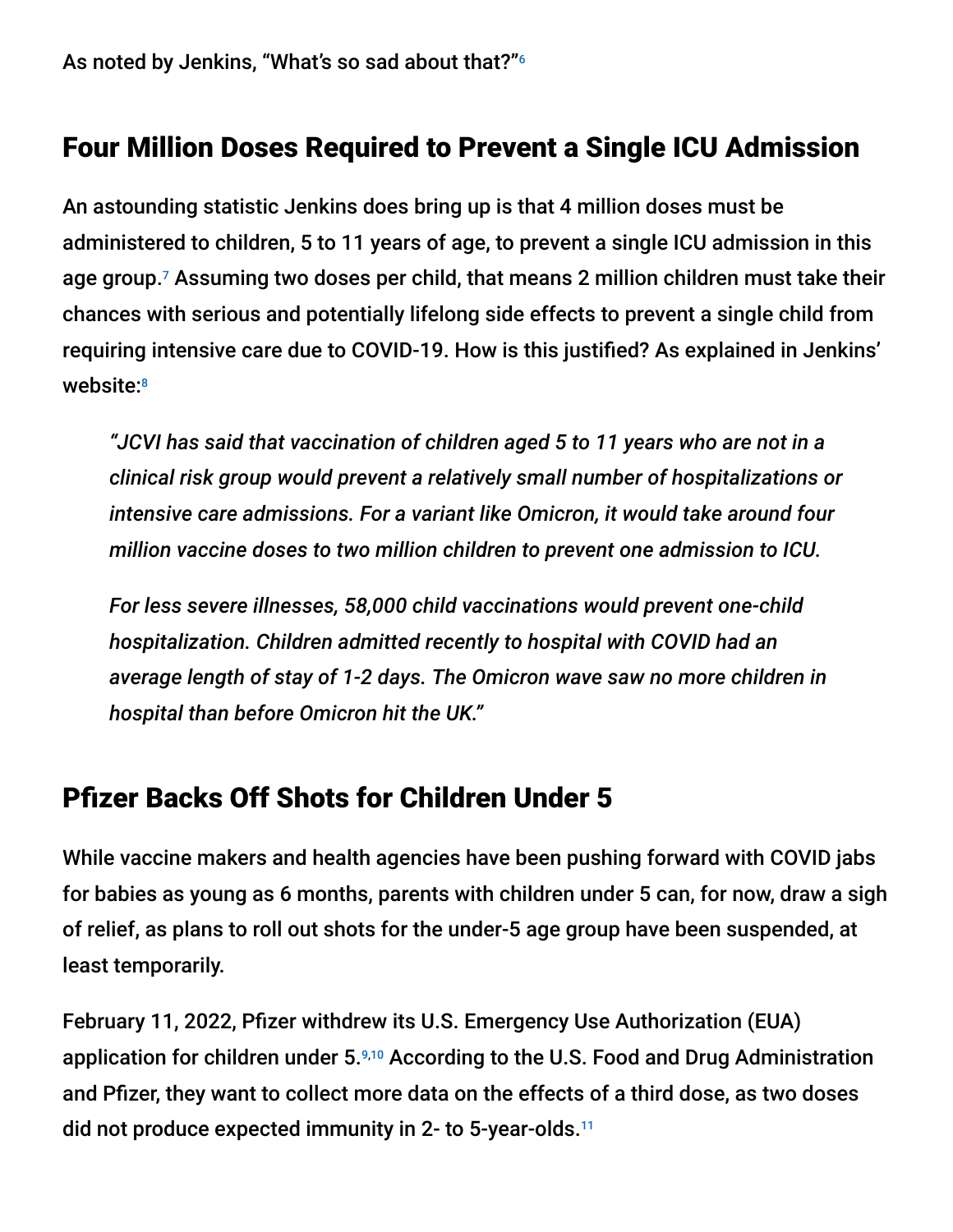Three days later, former FDA Commissioner and current Pfizer board member Scott Gottlieb told CNBC $12$  the EUA application was pulled because COVID cases are so low among young children that the shot couldn't be shown to provide much of a benefit.

Considering you have to give the jab to some 2 million children to prevent a single ICU stay, it's no wonder they can't show effectiveness in studies that have just a few thousand children. Pfizer's youth trial on 5- to 11-year-olds had just 2,268 participants, and only two-thirds of those received the real COVID jab. 13

However, the OpenVAERS team suspects there may be something far more problematic behind Pfizer's withdrawal. In a February 21, 2022, email notice to subscribers, OpenVAERS stated:

*"None of these explanations suffice because all of that information was known prior to Pfizer submitting this EUA to the FDA on February 1 [2022]. It makes one wonder whether adverse events in the treatment group might be the factor that neither Pfizer nor the FDA want to talk about?*

*So, we decided to look at reports of injury associated with COVID-19 vaccines in children 17 and younger. Remember, these shots have only been on the market for a short while and only children 5 to 17 are eligible. We created a separate page called [Child Reports](https://openvaers.com/covid-data/child-reports) that will update automatically as new reports come in.*

*We were shocked by what we found — 34,223 VAERS reports in the U.S. in this age range, including infants harmed through transmission from the mother via breast milk, lots of reports of kids receiving shots who were too young (either the parents lied about their age or the doctor/pharmacy made a mistake with screening or dosing), and heartbreaking reports of myocarditis and death."*

#### Shocking Data From Israel Show Extent of Side Effects

While health agencies and mainstream media still insist that side effects from the COVID jab are "rare," real-world data show a different story. An English translation of the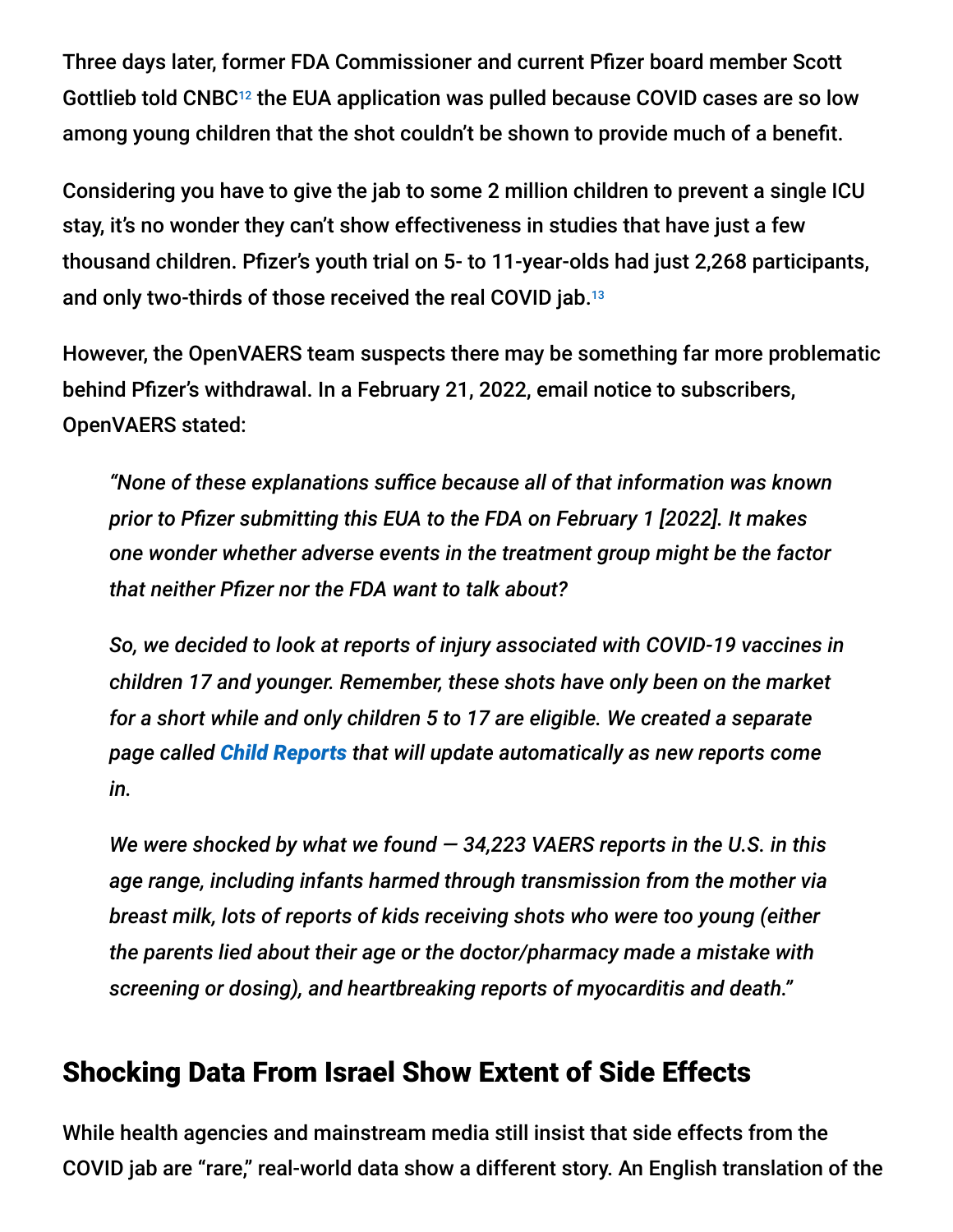*"On December 20, 2020, a vaccination program was launched in Israel using Pfizer's vaccine for COVID-19. By the end of March 2021, more than half of the population had been vaccinated with two vaccine doses.*

*The decrease in immunity over time and emergence of new variants led to a renewed increase in morbidity in Israel in the summer of 2021. By the end of July 2021, a third shot of the vaccine (booster shot) was authorized for everyone who had received two shots and at least five months had passed from the second shot.*

*From data collection by medical teams or self-reporting by the public of sideeffects in temporal proximity (passive monitoring), it appears that there is underreporting; therefore, it is important to identify side-effects in temporal proximity to vaccination with the booster in an active manner via a dedicated survey.*

*General goals: To determine the frequency of side-effects which appeared within 21-30 days from vaccination with the third Pfizer shot (booster) against COVID-19 among citizens above 18 years of age.*

*Specific goals: Examine the prevalence of side-effects in temporal proximity to the third shot grouped according to age and gender. Examine the time of onset relative to administration of the vaccine and the duration thereof, and to compare it with the side-effects of previous vaccines."*

In all, 2,894 people were contacted and 2,068 agreed to be interviewed (response rate: 71.4%). Of those 2,068 boosted individuals:

- 0.3% required hospitalization for an adverse event
- 4.5% experienced one or more neurological problems (2.1% of men and 6.9% of women), such as tingling or itching sensation, Bell's palsy, vision damage, memory deterioration, hearing damage, convulsions, loss of consciousness and more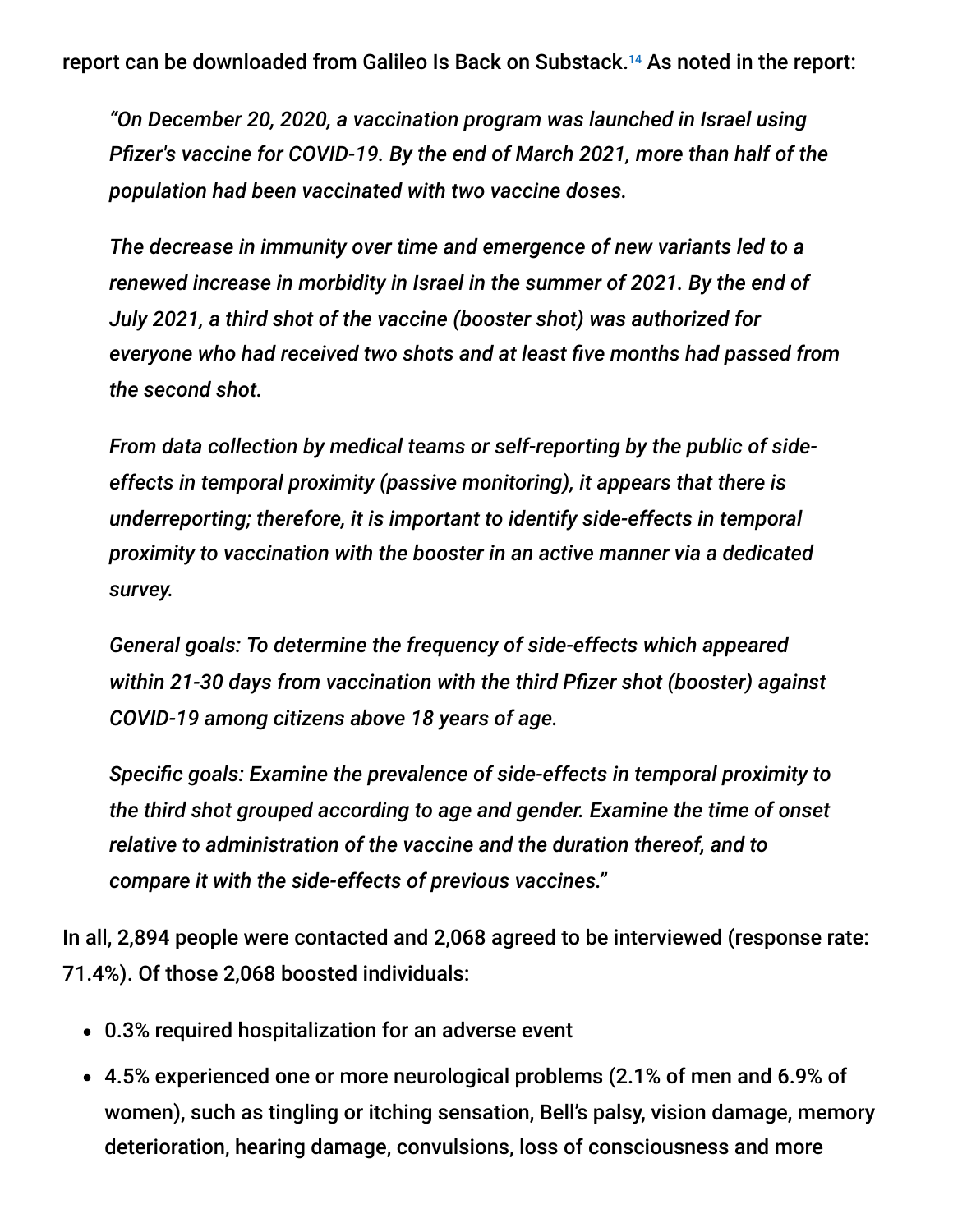- 9.6% of women under the age of 54 experienced menstrual irregularities. Of those, "39% suffered from similar side-effects after prior COVID-19 vaccinations; however most (67%) indicated that the side-effects waned prior to the third vaccination and returned after receiving it"
- 26.4% of those with preexisting anxiety disorder or depression experienced a worsening of their symptoms
- 24.2% of those with preexisting autoimmune disorders experienced exacerbation of disease

Between 6.3% and 9.3% of those with preexisting high blood pressure, lung disease, diabetes and heart disease also reported that their condition was exacerbated after the third booster. A small number of women, but no men, also reported herpes infections (0.4% for herpes simplex infections and 0.3% for herpes zoster). Other key take-home's from this Israeli report are that:

- Side-effects are more common among women and younger people
- 1 in 10 women suffer menstrual irregularities
- Neurological side effects typically don't appear until about a month after the jab
- In the majority of cases, the occurrence of a given side effect was not more severe after the third shot compared to the two previous doses. Put another way, the severity of side effects tends to be the same, regardless of the number of doses, so these finding can perhaps be applied to doses 1 and 2 as well

#### German Health Insurance Data Show Alarming Side Effect Rates

German health insurance data are also triggering alarms. Andreas Schöfbeck, a board member of a large insurance company called BKK ProVita, shared the data with Die Welt. 15

They analyzed the medical data of 10.9 million insured individuals, looking for potential COVID jab side effects. To their horror, they found 400,000 doctors' visits could be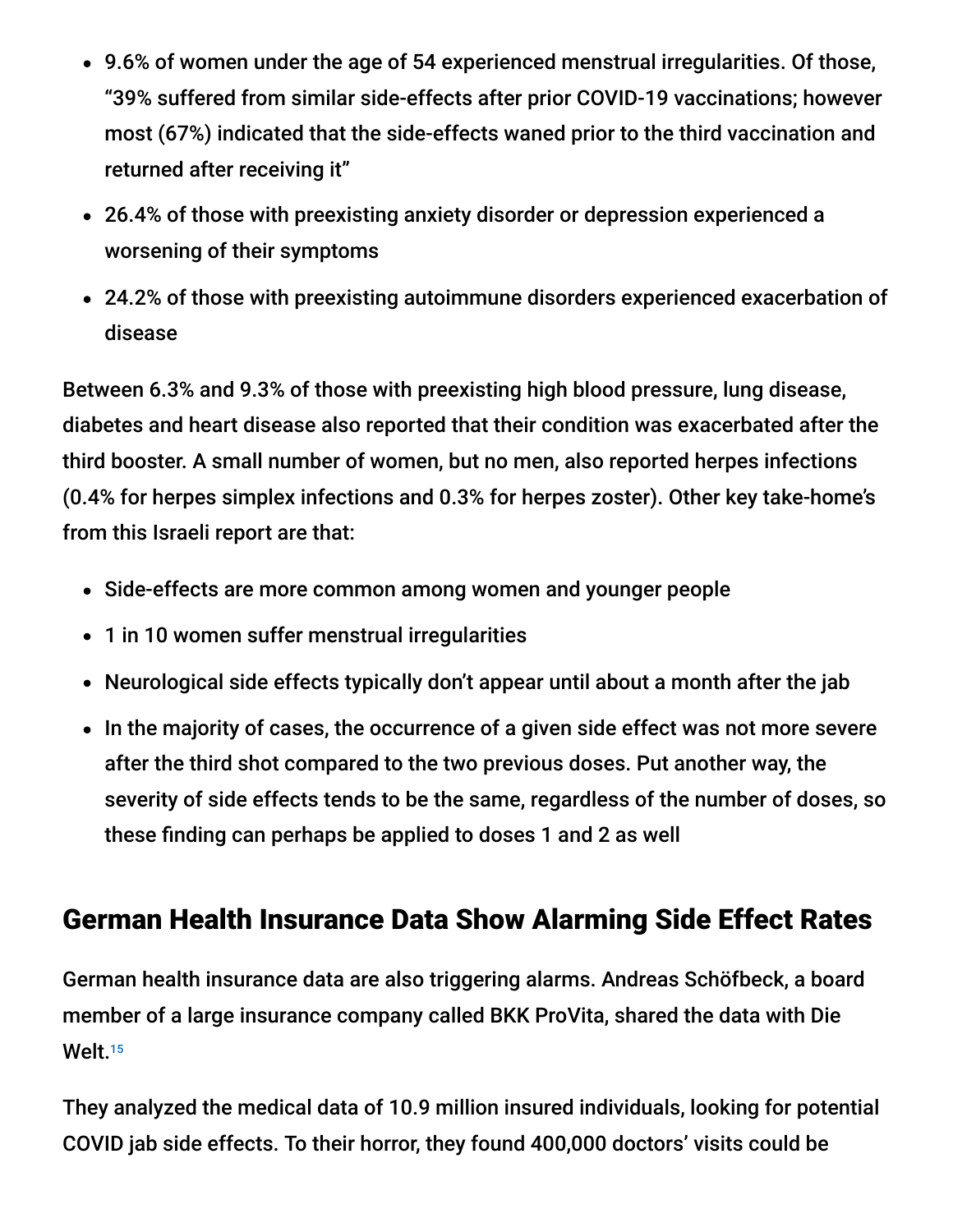realistically attributed to the jab. According to Schöfbeck, extrapolated to the total population of Germany, the total number of doctors' visits attributable to jab side effects would be 3 million.

"The number that resulted from our analysis are very far away from the publicly announced numbers [by the Ministry of Health]. It would be unethical not to talk about it," Schöfbeck told Die Welt, adding that the data are "an alarming signal." As reported by Die Welt (translated from German): 16

*"From January to August 2021 ... around 217,000 of just under 11 million BBK policyholders had to be treated for vaccination side effects — while the Paul Ehrlich Institute keeps only 244,576 side effect reports based on 61.4 million vaccinated ...*

*Thus, the number of vaccine side effects would be more than 1,000 percent higher than the PEI reports ... With his analysis, Schöfbeck turned to a wide range of institutions — from the German Medical Association and the StiKo to the Paul Ehrlich Institute itself.*

*He said the figures were a 'strong alarm signal' that 'absolutely must be taken into account in the further use of vaccines.' His figures could be validated by the same data analyses of other health insurance companies, he says ...*

*Since 'danger to human life cannot be ruled out,' he set a deadline of 6 p.m. Tuesday [February 22, 2022] to respond to his letter. As this passed, they turned to the public."*

#### Autopsy Results in Teens Reveal Heart Damage

Getting back to the issue of children and the danger we're putting them in by giving them this shot, two autopsies of teenage boys who died within days of their COVID jabs revealed the shot caused their deaths. As reported by The Defender: 17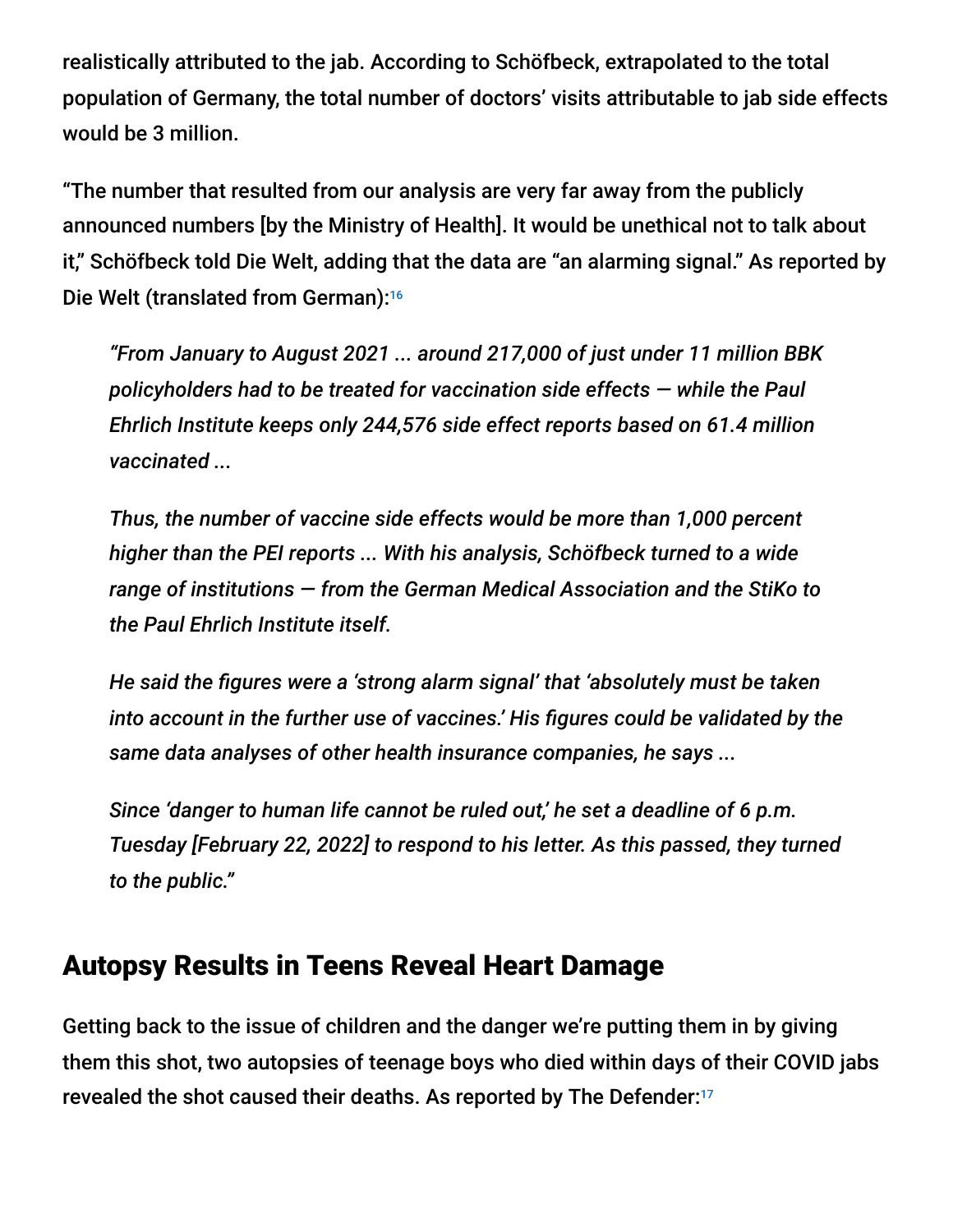*"The three pathologists, two of whom are medical examiners, published their findings Feb. 14 in an early online release article, 'Autopsy Histopathologic 18 Cardiac Findings in Two Adolescents Following the Second COVID-19 Vaccine Dose,' in the Archives of Pathology and Laboratory Medicine.*

*The authors' findings were conclusive. Two teenage boys were pronounced dead in their homes three and four days after receiving the second Pfizer-BioNTech COVID-19 dose. There was no evidence of active or previous COVID-19 infection. The teens had negative toxicology screens (i.e., no drugs or poisons were present in their bodies). These boys died from the vaccine."*

Histopathological examination revealed that neither of the boys' hearts had signs of typical myocarditis. Instead, what they found were changes consistent with catecholamine-mediated stress cardiomyopathy, also known as toxic cardiomyopathy.

This is a temporary kind of heart injury that can develop in response to extreme physical, chemical or emotional stressors. Another common term for this kind of injury is "broken heart syndrome." Hyperinflammatory states such as severe COVID-19 infection can also cause this kind of injury to the heart.

More details about the medical history of each of the boys and their autopsy findings are reviewed by Pam Popper of Wellness Forum Health in the video above. Curiously, neither of the boys had any symptoms of myocarditis before they died. One had complained of a headache and upset stomach. The other had not mentioned any symptoms. As noted by The Defender: 19

*"This is extremely concerning. These boys had smoldering, catastrophic heart injuries with no symptoms. How many others have insidious cardiac involvement from vaccination that won't manifest until they get a serious case of COVID-19 or the flu? Or perhaps when they subject themselves to the physical stress of competitive sports?*

*These findings suggest a significant subset of COVID-19 deaths in the vaccinated could be due to the vaccines themselves. Furthermore, it raises this*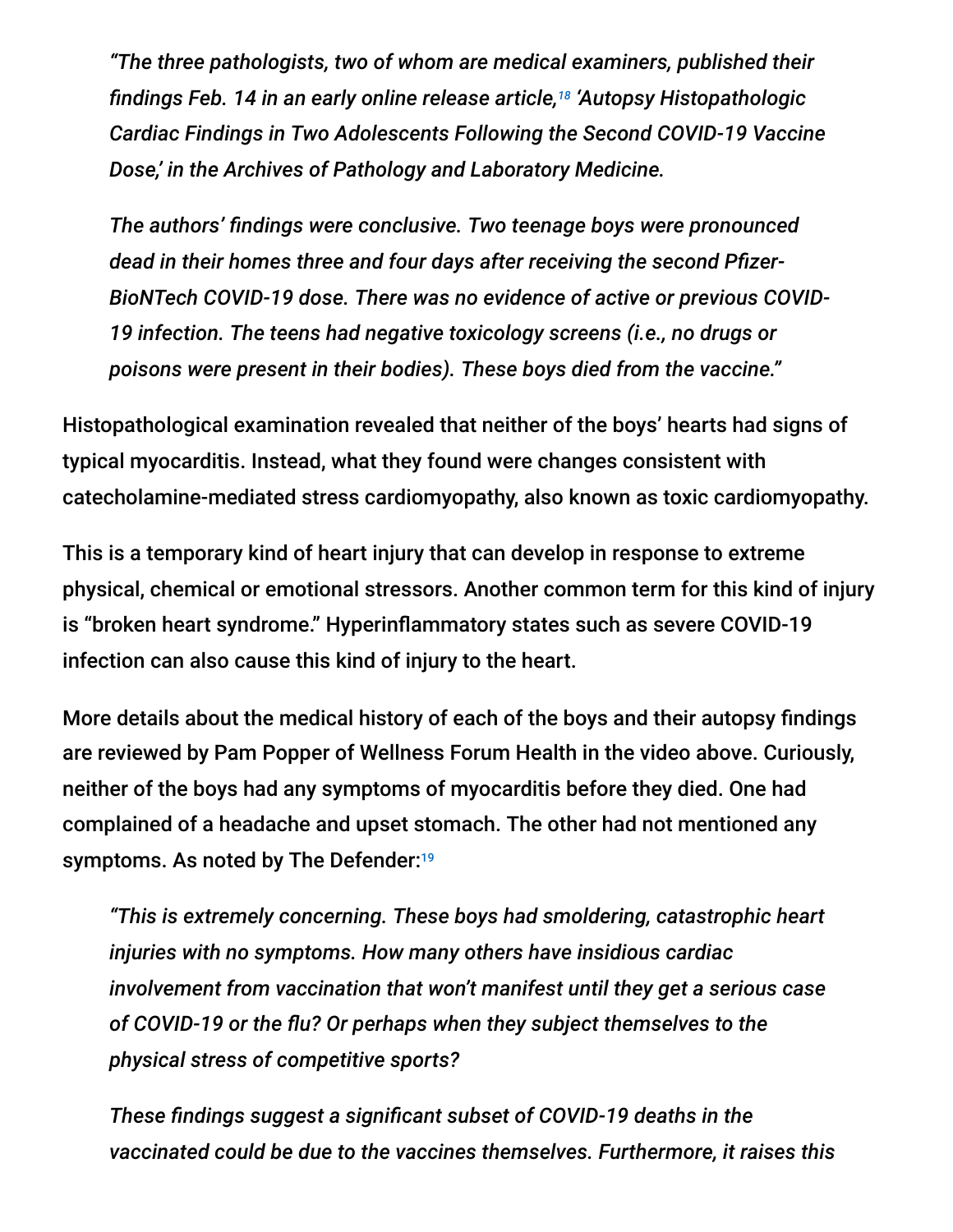*question: How often does this condition exist in a latent form in vaccinated individuals?"*

## Myocarditis Risk in Young Men Is Not Rare

U.S. Vaccine Adverse Events Reporting System (VAERS) data also raise questions about the risk of potentially lethal myocarditis, especially in boys. The following slide was presented during a June 23, 2021, meeting convened by the Centers for Disease Control and Prevention's Advisory Committee on Immunization Practices (ACIP), to discuss the risk of myopericarditis. 20

As you can see, the observed rates of myocarditis and/or pericarditis for several age groups, and especially among males, are significantly higher than the expected background rate.

This is a loud and clear safety signal, yet the ACIP proceeded to recommend the shot to preteens and teens anyway, and in a public statement $^{21}$  insisted that myopericarditis is "an extremely rare side effect" that "only an exceedingly small number of people will experience after vaccination." How can they say that with data like this right in front of their noses?

| <b>Age groups</b> | <b>Females</b>        |             |                       | <b>Males</b>          |                         |                       |
|-------------------|-----------------------|-------------|-----------------------|-----------------------|-------------------------|-----------------------|
|                   | <b>Doses</b><br>admin | Expected*/* | Observed <sup>*</sup> | <b>Doses</b><br>admin | Expected" <sup>,+</sup> | Observed <sup>*</sup> |
| $12-17$ yrs       | 2,189,726             | $1 - 7$     | 20                    | 2,039,871             | $1 - 12$                | 132                   |
| 18-24 yrs         | 5,237,262             | $2 - 18$    | 27                    | 4,337,287             | $2 - 25$                | 233                   |
| 25-29 yrs         | 4,151,975             | $1 - 15$    | 11                    | 3,625,574             | $2 - 21$                | 69                    |
| 30-39 yrs         | 9,356,296             | $5 - 54$    | 14                    | 8,311,301             | $5 - 48$                | 71                    |
| 40-49 yrs         | 9,927,773             | $6 - 57$    | 23                    | 8,577,766             | $5 - 49$                | 40                    |
| 50-64 yrs         | 18,696,450            | $11 - 108$  | 25                    | 16,255,927            | $9 - 94$                | 34                    |
| $65+yrs$          | 21,708,975            | $12 - 125$  | 17                    | 18,041,547            | $10 - 104$              | 16                    |
| Not reported      |                       |             |                       |                       |                         | 9                     |

Preliminary myocarditis/pericarditis reports to VAERS following dose 2 mRNA COVID-19 vaccination, Exp. vs. Obs. using 21-day risk window (data thru Jun 11, 2021)



Assumes a 21-day post-vaccination observation window (i.e., symptom onset from day of vaccination through Day 20 after vaccination)

8ased on Gubernot et al. U.S. Population-Based background incidence rates of medical conditions for use in safety assessment of COVID-19 vaccines. Vaccine. 2021 May 14:50264-<br>410X(21)00578-8. Expected counts among females